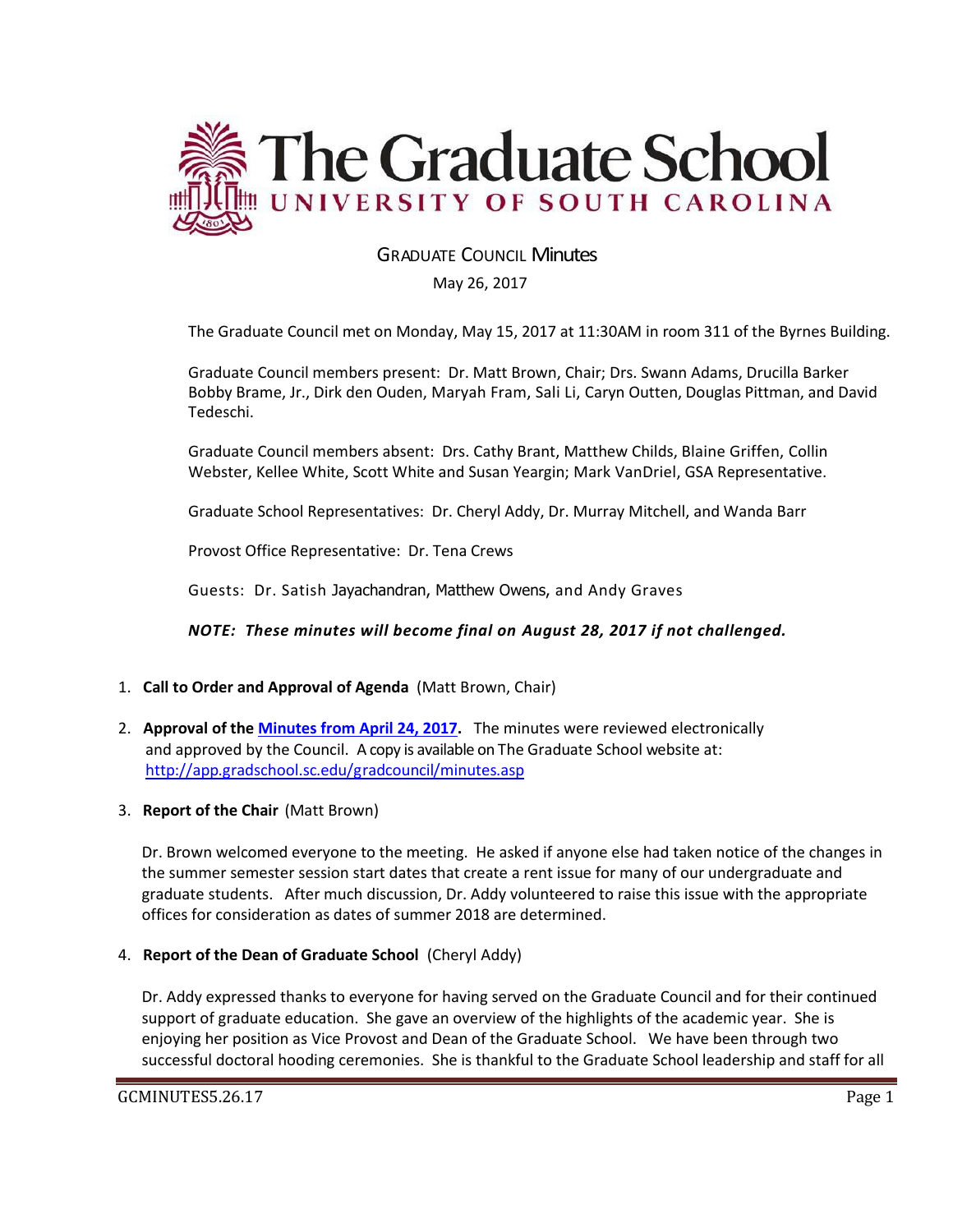of the hard work that goes into the smooth production that makes it enjoyable for the graduates and their families and loved ones.

Professional development has been greatly enhanced under the leadership of Dr. Heather Brandt. In addition to the professional development activities, she has included a lot of webinars, social media on-line content making it all accessible to our campus students as well as to our distance delivery students. She also has taken on leadership for seminars for Presidential Fellows and for the Bridge Humanities Corp program. She is very pleased with the work Dr. Brandt has done and with the reception that she is receiving for Graduate Student Appreciation Week early April and Discover USC Day in late April.

One of her goals as Dean was to visit with all the colleges and schools on campus. She has met with almost all of the deans and associate deans and feels that those visits helped her to learn more of what was happening at the college level. It was also very pleasing to hear some of the feedback as to what they see happening at the Graduate School and how we can be supportive of graduate education at the unit level. She is also very pleased with the discussions that have been occurring with the Graduate Associate Dean's Council. It has proven to be a productive group in terms of taking the time to sit down and discuss some of the issues as they come up as opposed to the more formal advisory policy format.

She feels like we are getting better communication and collaboration with issues that impact both undergraduate and graduate students. Some decisions were being made regarding undergraduate students that impacted graduate students, and we were not involved in the policy change discussions. Specifically, no input was sought from us as to how changes might have unintended consequences for graduate students. She feels like we have made a lot of progress in terms of opening up some of those channels of communication so that there is now less of an issue for both administrative details and the services that should be available to all of our students. She feels like she is making some progress with getting us heard. Similarly, we have a much better collaboration now with Global Carolina in terms of looking at new international partnerships and what our role should be in those approvals. Regarding academic programs, from what she can sense, there is more interest in institutional partnerships at the graduate level versus the undergraduate level. That process is working well. Now when Vice Provost Miller receives proposals, he does share it with her; so, the future looks very promising.

At the General Faculty meeting, final changes to the Faculty Manual were approved, to extend voting rights for non-tenured track faculty. The reason that she mentions it is your predecessors, about seven years ago, took the lead in creating the associate graduate faculty member category in the process. They were also instrumental in inviting non-tenure track faculty to participate in the Graduate Council and the Graduate Council committees. It was around 2011 that this body initially approved that even though it did not get to the Faculty Manual stage until a few years later. She realizes that this is not without controversy, but she is very much in support of it.

We are going to be working on redesigning the Graduate School's website—in particular—upgrading and replacing the old GMS system. It is doing too many things that it was not designed for. The system must be freed up and brought up to current security standards hopefully to be completed over the next year.

Within the Graduate School, we have a group actively working on some new recruitment and communication strategies. Some of this involves designing approaches to follow up more intentionally on inquiries—either directly through the website or through the recruitment that Wright Culpepper is involved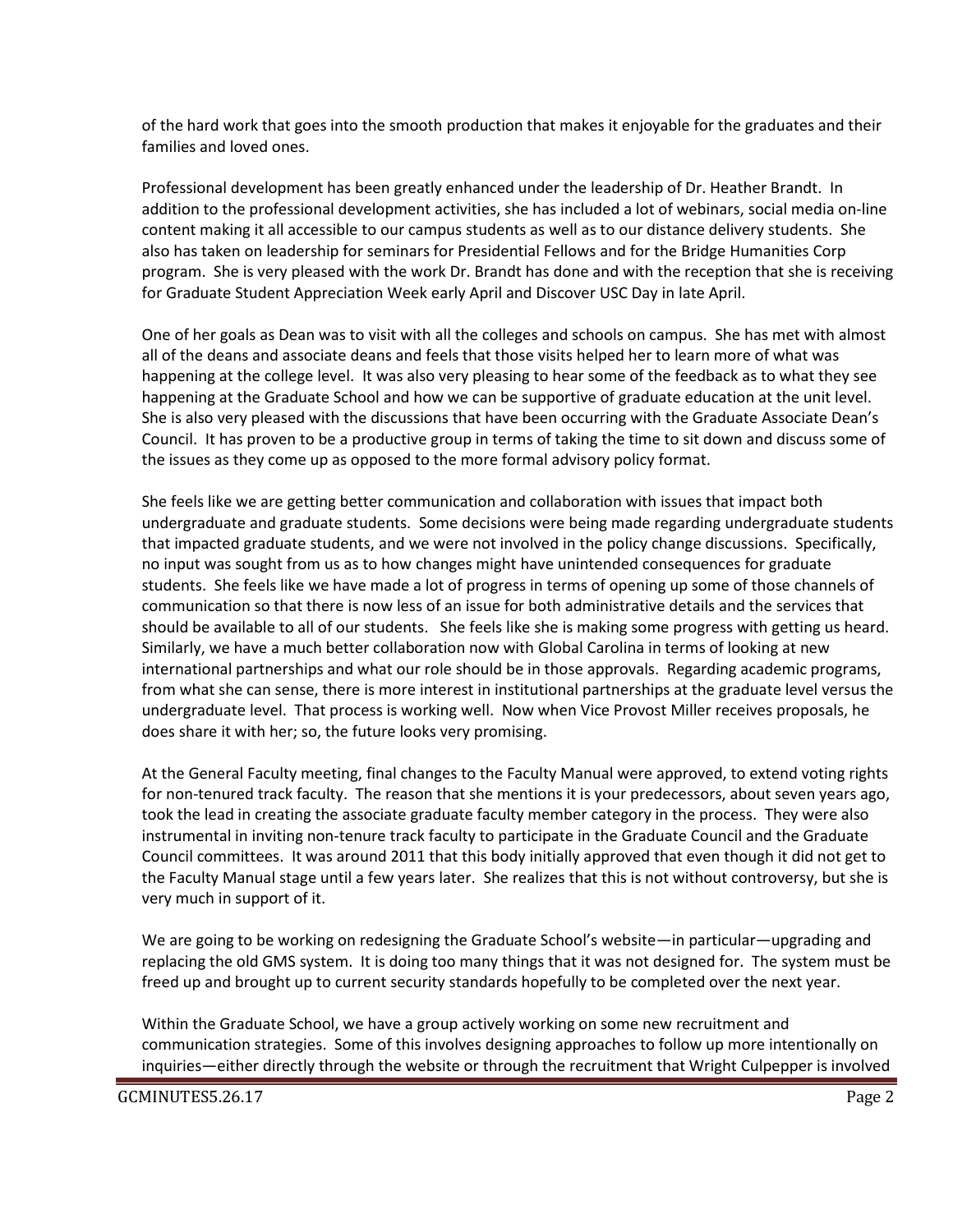with. This is not to take away from anything that is happening at the unit level. Going forward, all units will be involved. We are trying to come up with an intentional plan to make sure that every potential student is receiving the proper feedback and the right information that they need. This also plays into the redesigning of the website as a communications tool. This group also has some other ideas in terms of broadening our social media presence beyond the professional development initiatives.

One area in which the Graduate School will be encouraging or trying to facilitate through you is a review of potential changes at the unit level. We need to make sure that degree descriptions are consistent with existing policies such that we can reduce the practice of ruling by exception.

Regarding student appeals, we need to make sure that the unit policies address appropriate progression standards and, as appropriate, remediation and dismissal standards. Unfortunately, it has to happen. There have been some difficult situations because departments/programs did not have a good process in place to deal with students who did not do as well as they were expected to do. We have said it before here in the Graduate Council and we have said it in the Associate Assistant Deans Council. This area will continue to be pushed as we identify areas where the policies are incomplete to deal with the unfortunate situations that we have to face.

In regards to undergraduate and graduate education, we are looking at how we have linkages between our curriculum (set of courses required, the learning outcomes, and academic assessment). We are trying to look at how we can improve the linkages in those three areas—both from the technical standpoint and the programmatic curriculum development standpoint. It plays into the curriculum processes that we have that are currently disconnected from the learning outcomes. More importantly, we are going to be moving to a two year cycle for the academic program assessment for the full review and consideration of what this means to our program and what changes we need to be making. We hope that minimizing the report burden of it may help us to do a better job of the actual assessment. The external review process for academic programs will occur every ten years for programs that are not involved in program accreditation. Many of the programs have program level accreditations but not external review accreditations. This is a new Academic Affairs policy that was approved this spring. ACAF 2.20 Academic Program Review is the policy number.

# 5. **Report of the Secretary of the Graduate Council / Senior Associate Dean** (Murray Mitchell)

Wright Culpepper serves the Graduate School by rotating around throughout the state of South Carolina and contiguous states announcing what kinds of graduate programs we have. He is a representative of those programs and can share any information that he has about your graduate programs. He recently sent out a note to the Graduate Director listserv and to the Program Admin listserv requesting promotional materials for your programs. He got responses from about twenty programs. Please check to see if programs in your college responded. He is preparing for marketing efforts for the 2017-2018 school year. Several programs provide hard copies for recruiting material for Wright to take on the road. In addition to these hard copies, we are going to try something new. We will be crafting virtual post cards for each program—masters, doctoral, specialist and certificates. These images will be shared with prospective graduate students at Graduate School fairs, career fairs and conferences. These images will also be sent by email to students who contact the Graduate School requesting information on specific programs. They will receive a little more value than just hunting around the webpage. The new strategy is not meant to supersede any materials developed by your programs. These are intended to be virtual post cards to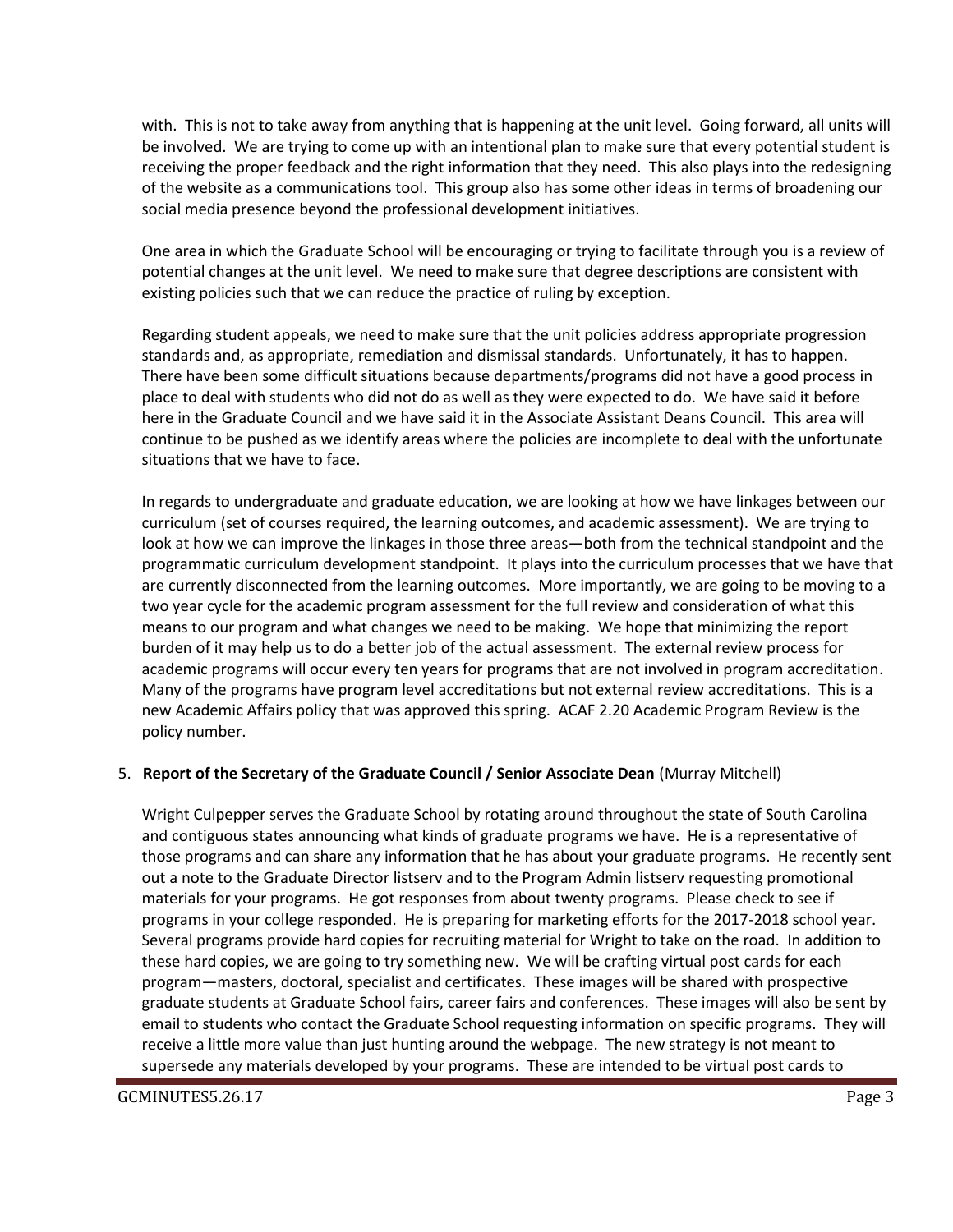convey quick, vital facts about your programs. It will give us a full stock of consumable information for each graduate program at UofSC and will serve as a benefit to all programs-- especially to programs that currently have very little resources available for recruiting. Again, this is not intended to replace your ongoing or existing recruiting efforts, it is intended to supplement. In order to build these materials, we need five bullet points of what you believe are the most vital facts about your program that likely will attract students. Our plan is to work over the summer to build these materials and share them with you when completed to make sure that your bullets match what you intended to say. The request for this information went out a little bit ago with a due date of May  $17<sup>th</sup>$ . Please check with your graduate directors or program admins in your department to see if they have responded. If you have any questions, please contact Wright Culpepper at [culpeppa@mailbox.sc.edu](mailto:culpeppa@mailbox.sc.edu).

What is the expectation from year to year for you to be able to give graduate students feedback for them to have some sense for themselves and for other reporting requirements for us to be able to talk about what progression looks like for students in your graduate programs? This data is not only tracked for federal reporting guidelines, but it is also an equitable way for you to deal with students who get lost in the mix. Progression standards that might address comprehensive assessment—like how many times may this exam be taken—many people think this information is written somewhere. In most cases, this information is not written anywhere. If you believe that students should get two chances to take or pass comprehensive assessment—create the written documentation of this policy and publish it. Please get this information explicitly stated in whatever materials you publicize. Having this information in your program handbook would be most helpful so your students know beforehand. They should know going in what will happen if they fail and know exactly what a fail means.

If a student fails the comprehensive assessment both times and decide that they want to appeal and file a grievance because they feel they have been wronged or misinformed, it would be most helpful if you can point to the policy in a handbook and remind them that information was shared with them upfront when they began the program. With the Grievances, Appeals and Petitions process, if the policy isn't written in your handbook, please understand that the student must pursue the grievance through their program, and then through their college before it comes to the Graduate Council. If the student comes from Social Work or Nursing which are one unit, the program and college are within the same appeal. We encourage your departments to have a handbook that deals with the nuance of how you assess and how you proportion out pass and fail versus different pieces of a multi-part assessment, since this issue is handled dramatically differently across the University.

We encourage you to remind your graduate director, your graduate faculty and your program admins to monitor students in your program. We came across a student who started a program in 2001, (which means all of the coursework has expired). This doctoral student has been continuing in the program. She has amassed a world record of **49 hours of 899**, (Dissertation Preparation), all with "T" grades, indicating that someone has been signing off and making this student think that she was making satisfactory progress. This is problematic. Twelve hours of 899 is the minimum mandatory for a doctoral program. On occasion, students may accumulate three or four more for various reasons. This reflects back to progression standards. This student may or may not be working/earning money, is paying tuition dollars for each year she is here, possibly has a loan, probably won't obtain the degree objective, and may lose her job or her chance for advancement if she doesn't earn the degree. All of these equity issues for the student are the reasons why you're being asked to take the time to monitor your students.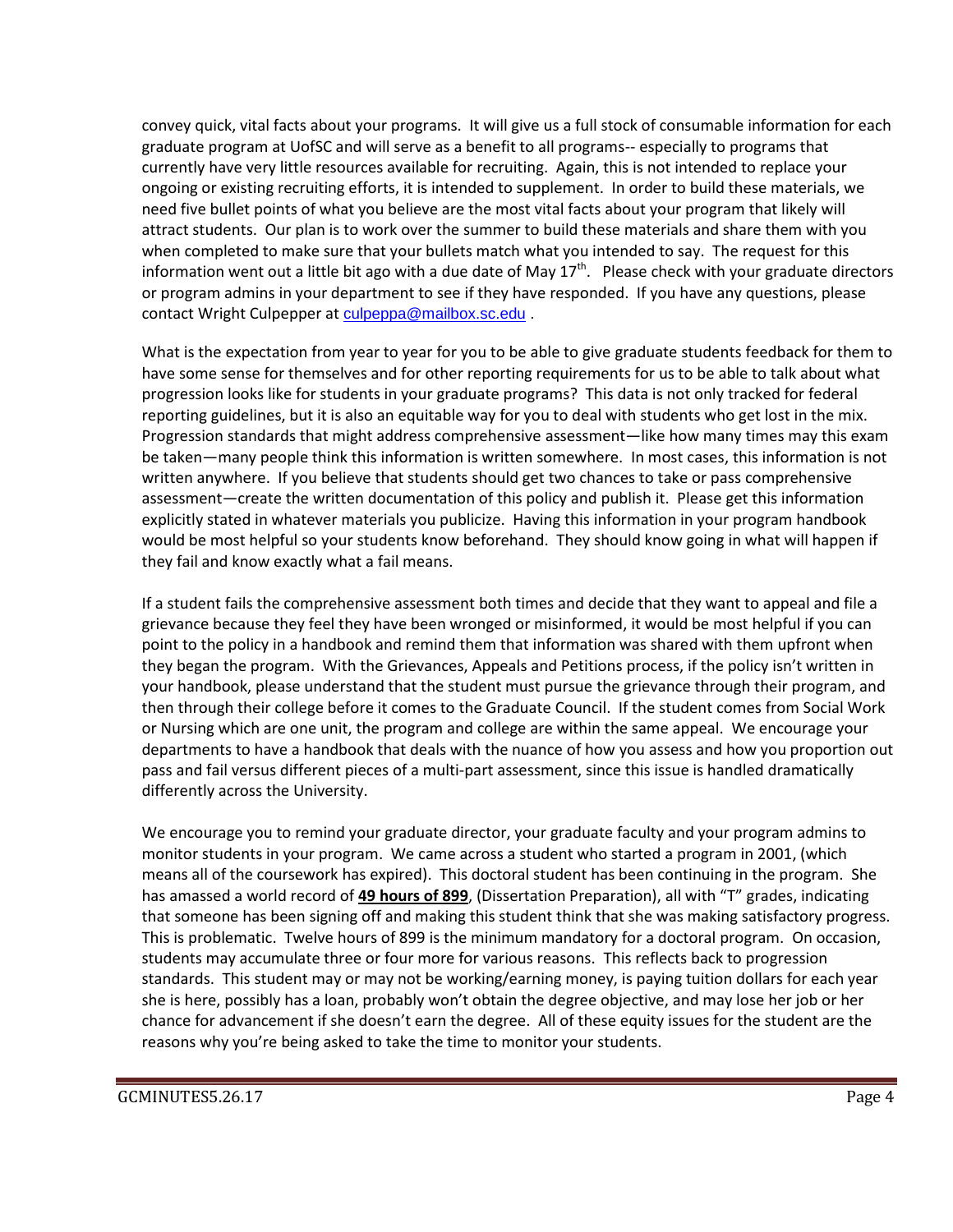Incomplete grades should only be granted due to extenuating circumstances that are beyond the control of the student. Students who accumulate three grades of incomplete simultaneously should be blocked from continued registration until the incomplete work is taken care of. Having three grades of incomplete means that there is a problem that needs to be dealt with. Call these students in and have a conversation with them. No one will graduate from this university with a graduate GPA below a 3.0. All coursework on the current Program of Study and the cumulative graduate GPA must be at least a 3.0.

There are seven members leaving the Graduate Council. Due to various reasons, we will postpone fledge election to those positions until the Graduate Council meeting in August. We have four members here today who are rotating off: David Tedeschi, Matthew Brown, Bobby Brame, and Carryn Outten.

# 6. **Report on Professional Development** (Heather Brandt)

No report at this time.

### 7. **Report of the Graduate Student Association Representative** (Matthew Owen)

Matthew Owen, the new Graduate Student Association Representative, introduced himself to the Graduate Council. He is a Social Work student who just completed his first year.

### 8. **Report of the Academic Policy and Practices Committee** (Dirk den Ouden)

In the GC meeting of March  $27<sub>th</sub>$ , the APP committee received the following three charges.

# *Charge 1:*

*Provide clarification to what qualifies as a sufficient distinction between expectations for graduate credit versus undergraduate credit in 500 and 600 level classes. ACAF 2.03 deals with the creation and the revision of academic courses. As an ex-officio member for 500 and 600 level classes, and as a representative of the Graduate School, Dr. Mitchell's responsibility is to ensure that the requirements of students who take the course for graduate credit are sufficiently different from the students who take the course for undergraduate credit. The question is what qualifies as sufficient clarification/distinction. If anyone has any strong feelings, the Academic Policy and Practices Committee would like your input.* 

#### **Background policy information:**

**From ACAF 2.03, II.B.7:** "Course actions for advanced undergraduate/graduate courses (courses numbered 500-699) shall be submitted to the Committee on Curriculum and Courses of the Faculty Senate for review and approval. A representative of the Graduate Council will participate in the review and shall report the outcome to the Graduate Council. Upon approval, this committee shall submit the proposal to the Faculty Senate for campus faculty approval."

**From ACAF 2.03, III.E.3:** "Advanced Undergraduate/Entry Level Graduate Courses (500-600 level courses): These may be taken by advanced undergraduates or graduate students unless prohibited by specific campus regulations. Course syllabi must have clearly distinguished requirements for undergraduate credit and graduate credit. Graduate students are expected to perform at a higher level with additional graduate level requirements."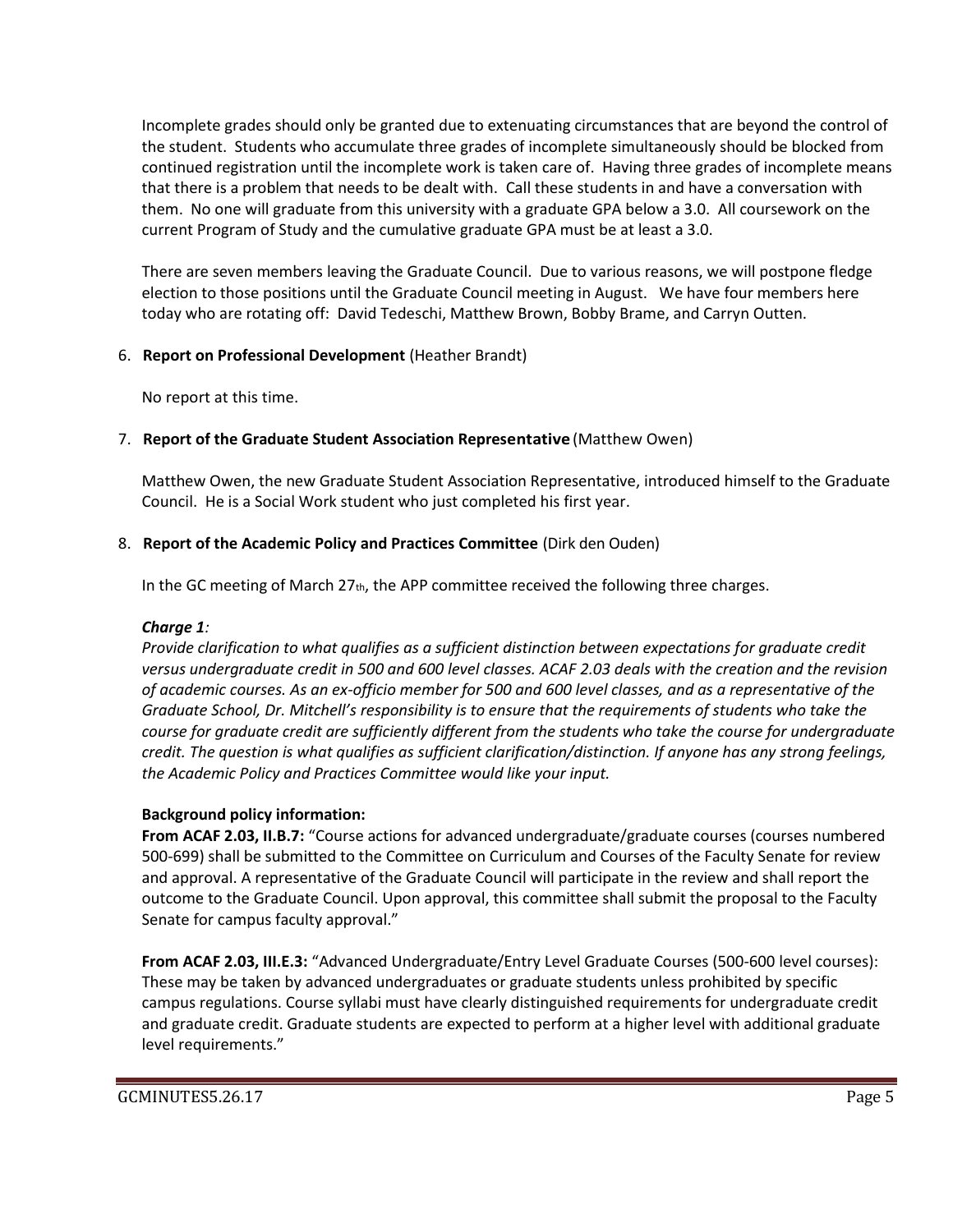**From ACAF 2.03, III.K.8.b:** "Courses at the Advanced Undergraduate/Entry Level Graduate Courses (500 and 600--level) must include one or more assignments for graduate credit that are clearly differentiated from undergraduate assignments. Graduate work is normally evaluated on a more rigorous basis than that of Undergraduate work.

**From ACAF 2.03, III.K.8.d:** "Courses at the Advanced Undergraduate/Entry Level Graduate Courses (500 and 600--level) must include separate grading schemes for undergraduate and graduate credit."

### **Proposal by APP Committee:**

**Revise the following sections of ACAF 2.03:** 

**1) ACAF 2.03, III.E.3: "Advanced Undergraduate/Entry Level Graduate Courses (500-600 level courses): These may be taken by advanced undergraduates or graduate students unless prohibited by specific campus regulations. Course syllabi must specify how the requirements for the course are quantitatively and qualitatively different for undergraduate and graduate credit. The distinction in course requirements for undergraduate and graduate course credit must also be reflected in how assignments are weighted in calculating the course grade."**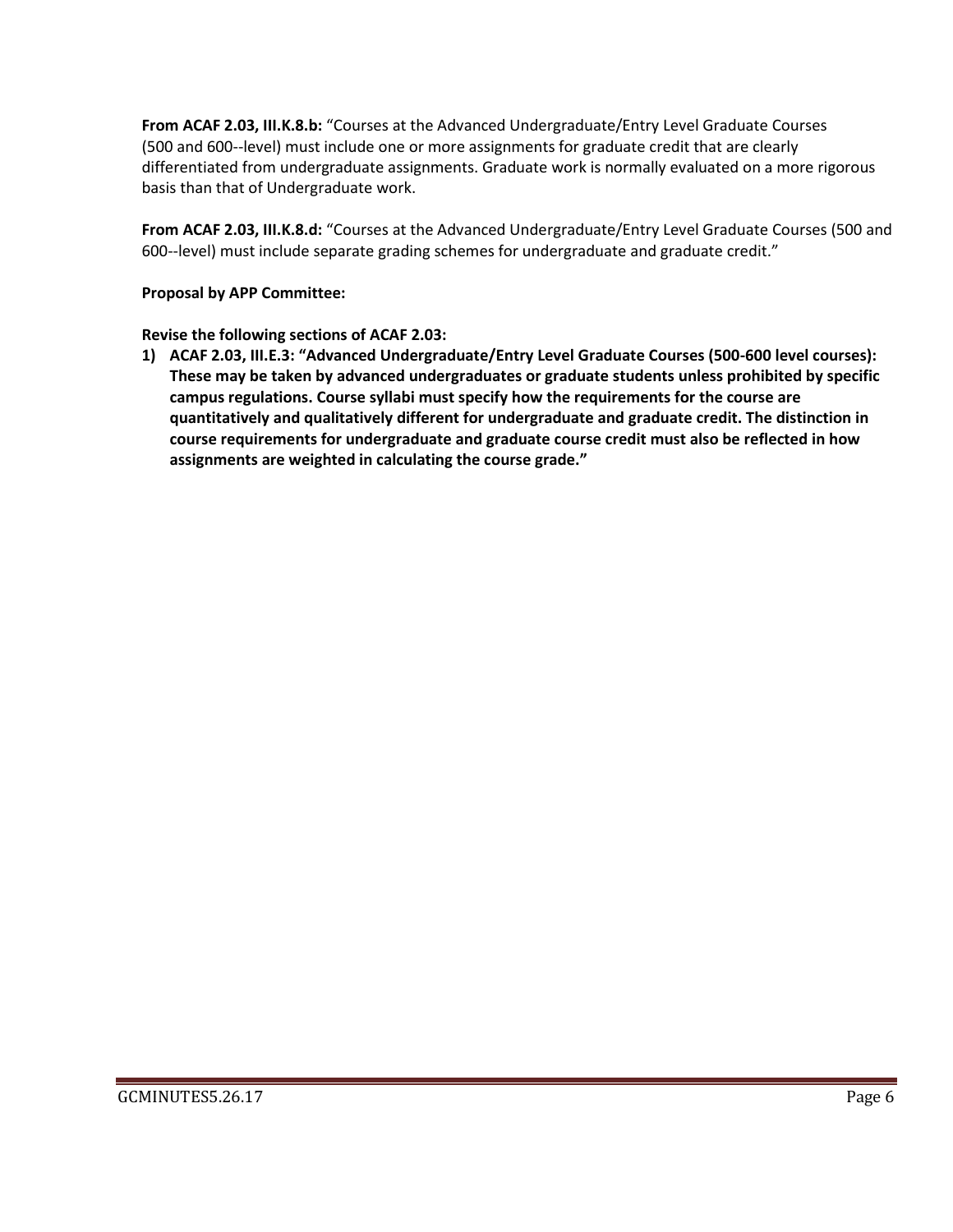**2) ACAF 2.03, III.K.8.b: "Courses at the Advanced Undergraduate/Entry Level Graduate Courses (500 and 600--level) must include one or more assignments for graduate credit that are clearly differentiated from undergraduate assignments. This/these assignment(s) must make up at a minimum one level of a grade. Graduate work is normally evaluated on a more rigorous basis than that of Undergraduate work."** 

### *This charge was unanimously approved by Graduate Council, effective fall semester 2017.*

#### *Charge 2:*

*When students are enrolled in 500 or 600 level classes for graduate credit, how late in the semester may they change their mind to modify their enrollment either up or down?* 

*Proposal: Last day to withdraw without receiving a WF—published date of mid-semester.* 

*On occasion, advanced undergraduate students enrolled in a 500 or 600 level course, enroll for graduate credit. For various reasons by the end of the semester, students decide that they want undergraduate credit for the course instead of graduate credit. We are getting more and more requests to revert to getting only undergraduate credit instead of graduate credit. We need some guidance in how to handle these requests that are arriving late in the semester. Should they stay the course, take an F, or withdraw? This would apply to students enrolled in 500 or 600 level classes. Any guidance would be appreciated by the Academic Policy and Practices Committee.* 

### **Proposal by APP Committee:**

**The midpoint in the term is also the last moment at which to withdraw from the course without penalty, so it also seems a natural moment to make final decisions about the type of credit for which students are enrolled.** 

*This charge was unanimously approved by Graduate Council, effective immediately.*

# *Charge 3:*

*How many hours of Accelerated Plan hours should a student be allowed to take? Proposal: Retain at 12 hours.* 

*At present, accelerated plan students can only enroll in 12 hours. More students are coming in with a year or more of undergraduate credit due to advanced placement testing in high school. We have received an occasional request to exceed 12 hours limit as students look to take extra courses for graduate credit. Some programs may use the accelerated credits as a recruiting tool. These students can use these credits as transfer credits toward their graduate degree here at UofSC but not toward their cumulative graduate GPA. Should the maximum number be left at 12 hours? Thoughts and guidance in advance is appreciated.*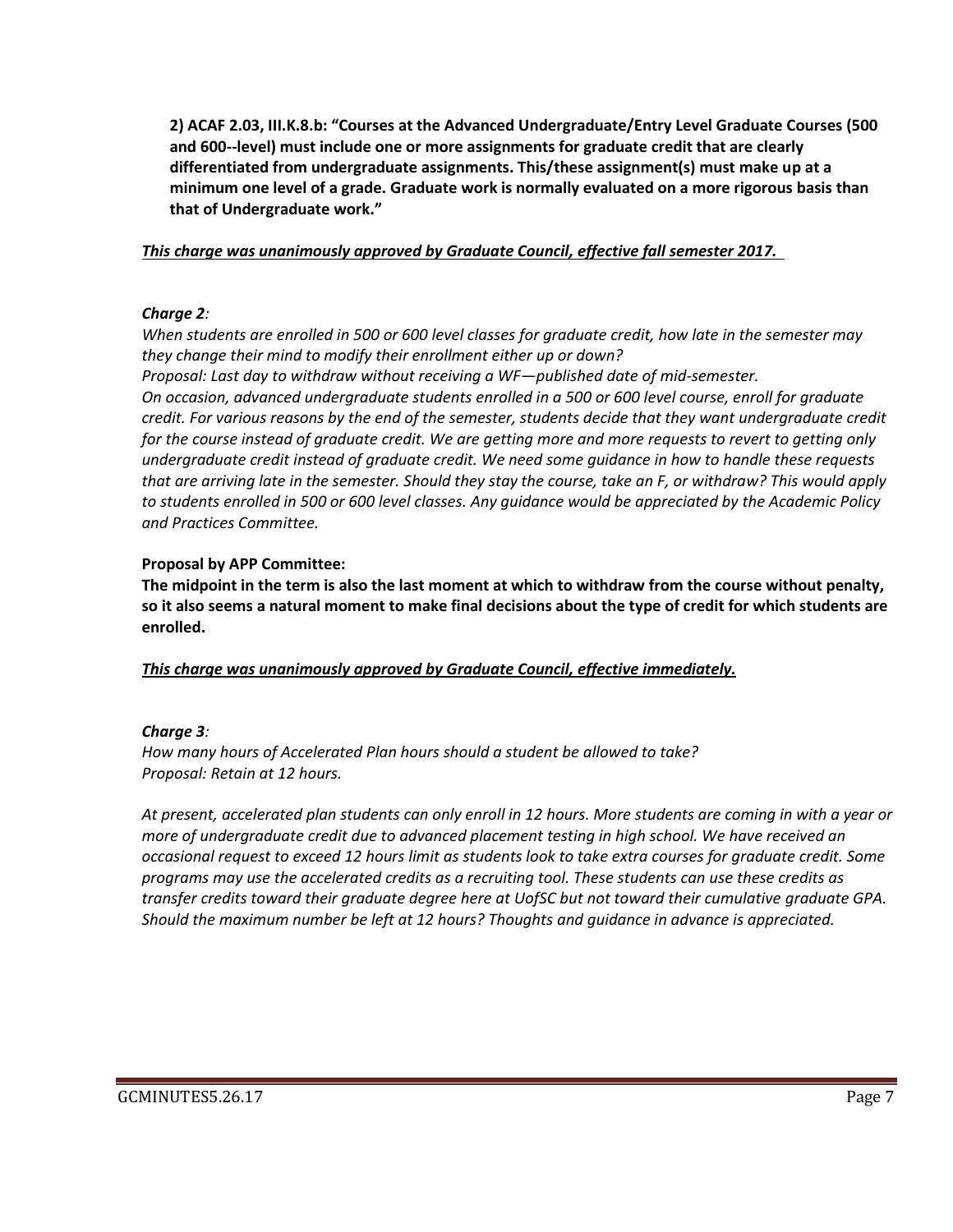### **Background policy information:**

**Accelerated Bachelor's/Graduate Study Plan Coursework Authorization (G-BGCA)**: "Admission to the Accelerated Bachelor's/Graduate Study Plan allows undergraduate USC students to take up to twelve (12) graduate hours of course work and receive both undergraduate and graduate credit for those 12 hours. The credits can be applied to the student's baccalaureate program and, with graduate program admission and approval, may be applied to a graduate program."

**The minimum required for a master's degree is 30 hours. Increasing the number of Accelerate Plan hours would mean that a student could have completed over half of a 30 hour program before even being admitted to the program. Participation in the accelerated program does not require admission to Graduate School. It seems unreasonable for a student to be eligible to finish such a substantial part of a program into which they have not even been admitted Proposal by APP Committee: Retain at 12 hours.** 

# *After much discussion, this charge was unanimously voted by the Graduate Council to be tabled until the fall 2017 semester.*

9. **Report of the 500/600 Level Courses, Distance Education and Special Courses** (Murray Mitchell)

#### **500/600 Level Courses**

None at this time

#### **Distance Delivery Proposals**

None at this time

#### **Special Topics Course Proposals**

**ARTS 529** (3) Move It: Intro to Kinetic Sculpture (Fall 2017) **ARTS 725** (3) Move It: Projects in Kinetic Sculpture (Fall 2017) **ARTS 825** (3) Move It: Advanced Projects in Kinetic Sculpture (Fall 2017) **BADM 790** (1) Career Leadership Program (Summer 2017) **CRJU 791** (3) Crime Measurement (Fall 2017) **EDRM 878** (3) Principles and Applications of Educational Research (Fall 2017) **ENHS 793** (6) Laboratory Analysis of Fungal Secondary Metabolites (Summer 2017) **FAMS 511** (3) Surveillance (Fall 2017)  **Cross listed with ARTH 551 & MART 590 IBUS 790** (3) Social Networks and Global Leadership (Summer 2017) **LING 805** (3) African American English (Fall 2017) **LING 890** (3) Seminar in L2 Phonology (Fall 2017) **PSYC 589** (3) Men & Masculinity (Fall 2017) **SOWK 768** (3) Case Management (Summer 2017) **SOWK 768** (3) Case Management (Fall 2017)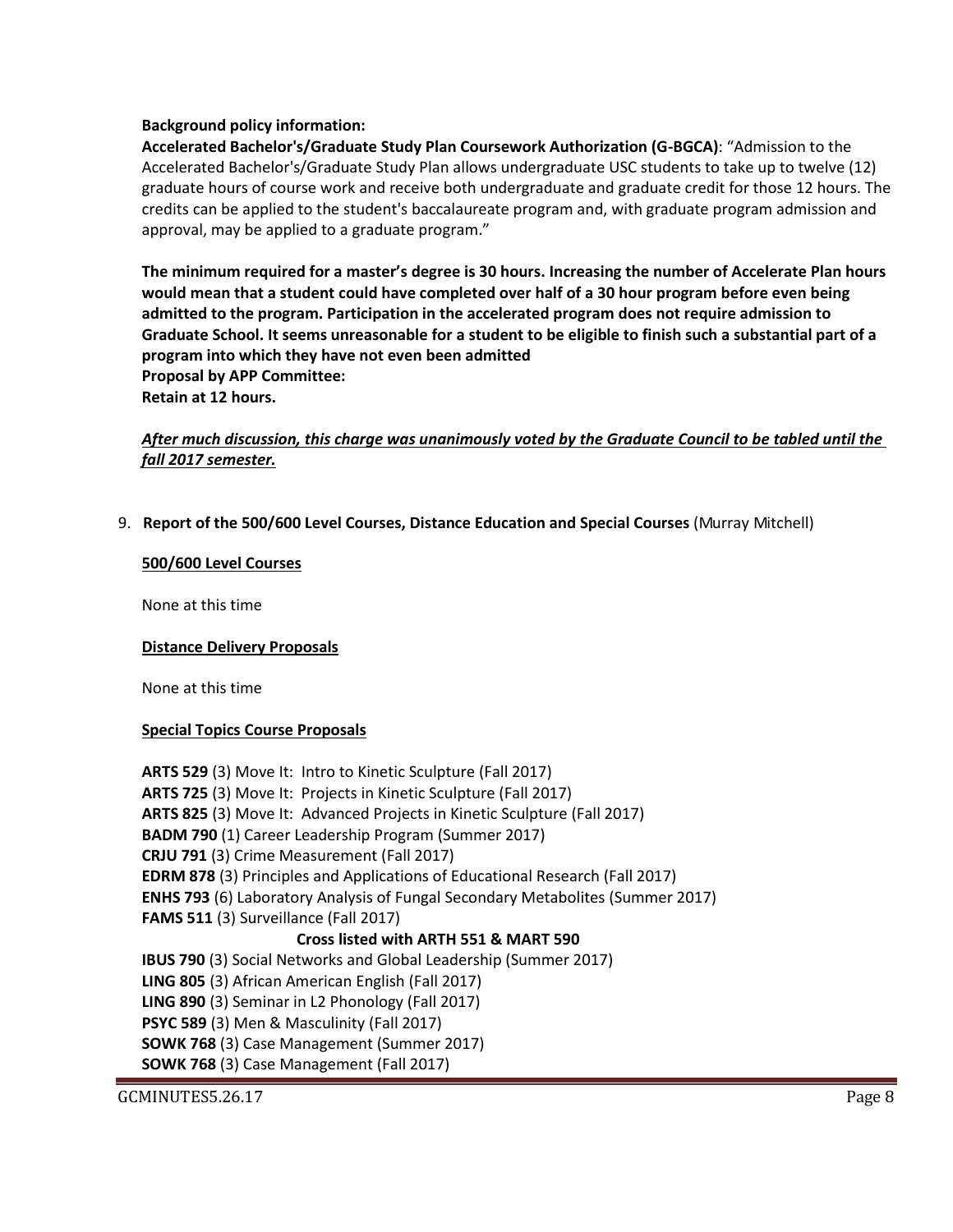**SOWK 768** (3) Community Mental Health (Fall 2017) **SOWK 768** (3) Crisis Intervention (Fall 2017) **SOWK 768** (3) Grant Writing (Summer 2017) **SOWK 768** (3) Grant Writing (Fall 2017) **SOWK 768** (3) International Social Work (Summer 2017) **SOWK 768** (3) International Social Work (Fall 2017) **SOWK 768** (3) Professional Development – Bridge (Summer 2017) **SOWK 768** (3) Psychodiagnostics (Summer 2017) (Letter of support from Dr. Lachance, School of Medicine) **SOWK 768** (1) RCSD School Practicum (Fall 2017) **SOWK 768** (3) Youth and Substance Use (Summer 2017)

# 10. **Associate Graduate Faculty Nominations** (Murray Mitchell)

| Name:    | Fred Greer, PhD            |
|----------|----------------------------|
| Program: | <b>Educational Studies</b> |
| Term:    | Summer 2017 – Summer 2023  |

# *This nomination received unanimous support by the Graduate Council.*

# 11. **Fellowships and Scholarships Committee** (Scott White)

No report at this time

# 12. **Report of Science, Math, and Related Professional Programs Committee** (David Tedeschi)

Below is a list of proposals reviewed by the Committee. Each curricular action can be viewed at this Public Agenda review site:<https://www.sc.edu/programproposal/gradagenda/?id=23>

At this Public Agenda link, the individual proposals are not live-linked, but agenda items are listed in alphabetical order. To view the full proposals, GC members and Committee Chairs still need to go to the Committee Review site, and filter for "Committees", then for the "Committee" called "Added to Grad Council agenda."

 **EMCH 753** (3) Chemical Thermodynamic Calculations and Modeling with Applications, Mechanical Engineering, NCP: Fall 2017

# *This proposal was unanimously approved by Graduate Council.*

# 13. **Report of the Humanities, Social Sciences, Education, and Related Professional Programs Committee** (Drucilla Barker)

Below is a list of proposals reviewed by the Committee. Each curricular action can be viewed at this Public Agenda review sit[ehttps://www.sc.edu/programproposal/gradagenda/?id=23](https://www.sc.edu/programproposal/gradagenda/?id=23)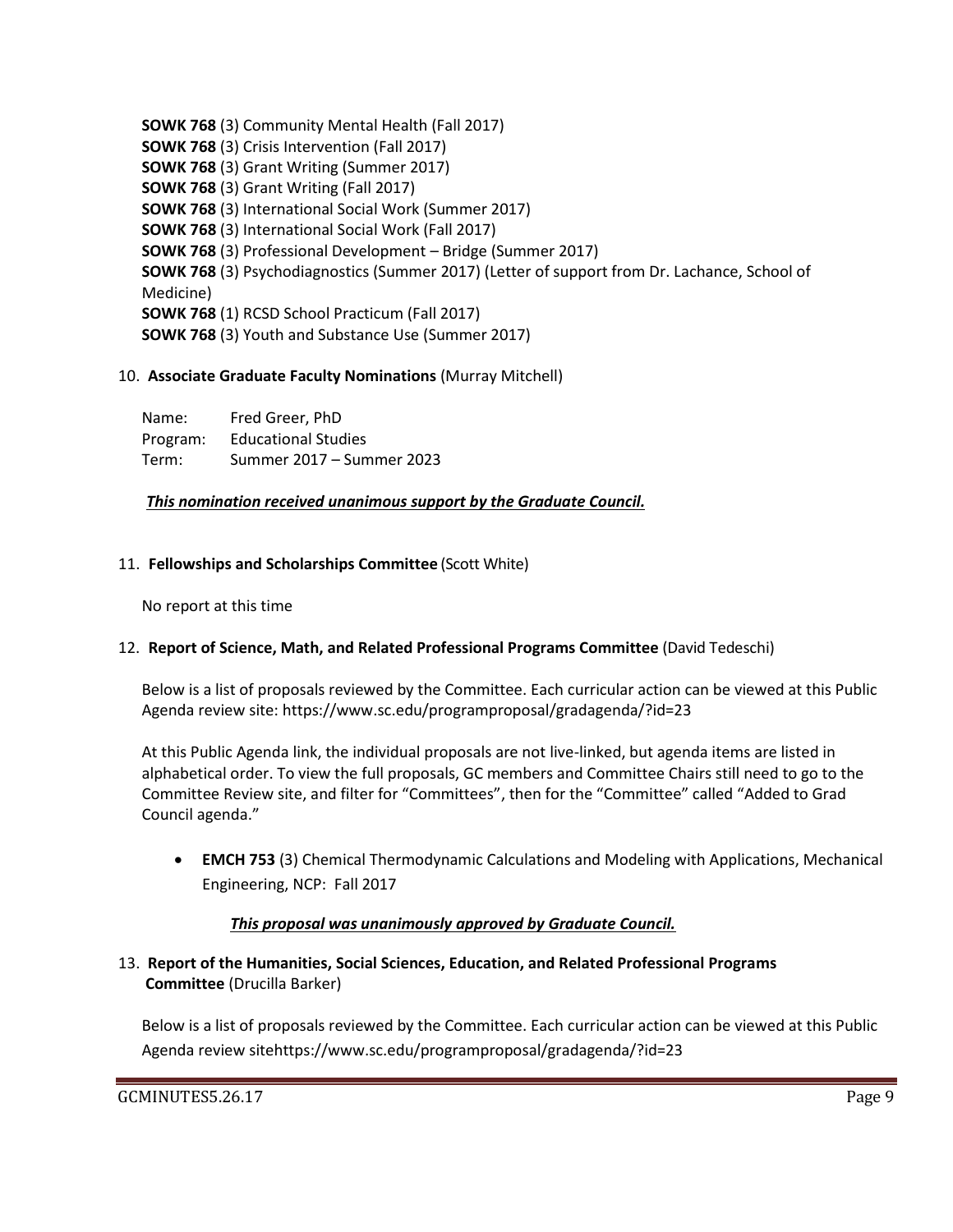At this Public Agenda link, the individual proposals are not live-linked, but agenda items are listed in alphabetical order. To view the full proposals, GC members and Committee Chairs still need to go to the Committee Review site, and filter for "Committees", then for the "Committee" called "Added to Grad Council agenda."

- **BADM Major / Degree Program**, IMBA, Change Program: Fall 2018
- **CRJU 714** (3), Criminal Justice**,** Ethics in Criminal Justice, Arts and Sciences, Change to Existing Course: Fall 2018
- **ECON 760** (3), International Trade, Theory and Policy, Business, New Course Proposal: Summer 2017
- **FINA 750** (3), Finance for Human Resource Professionals, Business, New Course Proposal: Fall 2017
- **LING 742** (3), Analysis of Conversation, Linguistics, Change to Existing Course: Fall 2018
- **PSYC 746** (3) Delete an Existing Course, Psychology: Fall 2018
- **SOWK 701** (3), Professional Development Bridge, Social Work, New Course Proposal: Fall 2018
- **SOWK 703** (1)**,** Richland County Sheriff's Department School Practicum, Social Work, New Course Proposal: Fall 2018
- **SOWK 728** (3)**,** Social Work Case Management, Social Work, New Course Proposal: Summer 2017
- **SOWK 729** (3), Cognitive Behavioral Therapy, Social Work, Change to Existing Course: Fall 2018
- **SOWK 740** (3)**,** International Social Work and Social Justice, Social Work, New Course Proposal: Fall 2017
- **SOWK 751** (3), Youth and Substance Use, Social Work, New Course Proposal: Fall 2017
- **SOWK 754,** Delete an Existing Course, Social Work: Fall 2018
- **SOWK 755,** Delete an Existing Course, Social Work: Fall 2018
- **SOWK 766,** Delete an Existing Course, Social Work: Fall 2018
- **SOWK 767,** Delete an Existing Course, Social Work: Fall 2018
- **SOWK 770,** Delete an Existing Course, Social Work: Fall 2018
- **THEA 547** (3) Global/Contextual Issues in Theatre Education Practice and Performance, Arts and Sciences, New Course Proposal: Fall 2017
- **THEA 785** (9) Teaching Internship in Theatre B, Arts and Sciences, New Course Proposal: Fall 2017
- **ZZBA Concentration,** Concentration in Human Resources Management, Business, Spring 2018

#### *These proposals were unanimously approved by Graduate Council.*

#### 14. **Report of the Grievances, Appeals and Petitions Committee** (Maryah Fram)

None at this time

#### 15. **Other Committee Reports**

None at this time

#### 16. **Old Business**

None at this time

GCMINUTES5.26.17 Page 10